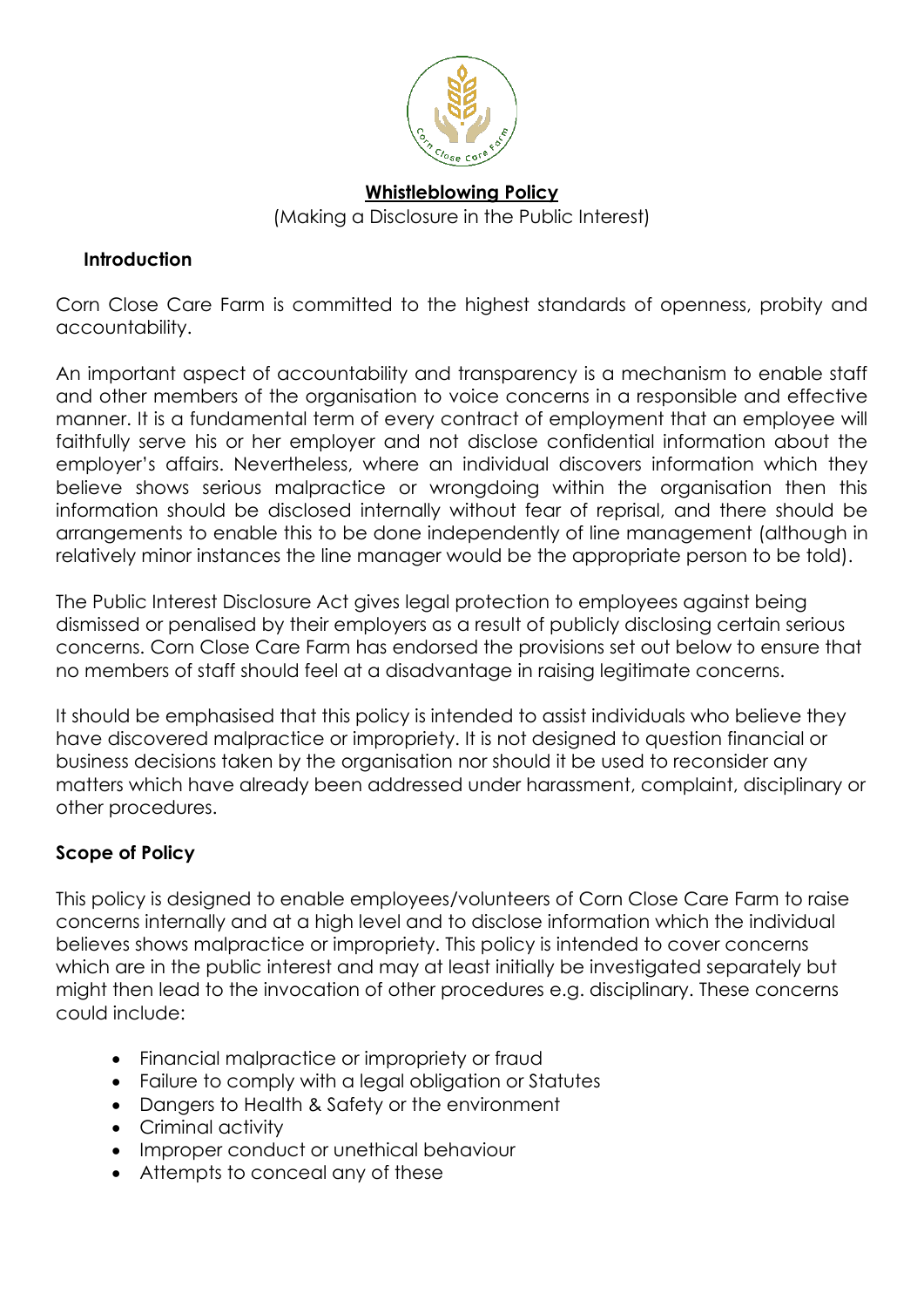### **Safeguards**

**Protection** - this policy is designed to offer protection to those employees/volunteers of Corn Close Care Farm who disclose such concerns provided the disclosure is made:

- in good faith
- in the reasonable belief of the individual making the disclosure that it tends to show malpractice or impropriety and if they make the disclosure to an appropriate person (see below). It is important to note that no protection from internal disciplinary procedures is offered to those who choose not to use the procedure. In an extreme case, malicious or wild allegations could give rise to legal action on the part of the persons complained about.

**Confidentiality** - Corn Close Care Farm will treat all such disclosures in a confidential and sensitive manner. The identity of the individual making the allegation may be kept confidential so long as it does not hinder or frustrate any investigation. However, the investigation process may reveal the source of the information and the individual making the disclosure may need to provide a statement as part of the evidence required.

**Anonymous Allegations** - this policy encourages individuals to put their name to any disclosures they make. Concerns expressed anonymously are much less credible, but they may be considered at the discretion of Corn Close Care Farm. In exercising this discretion, the factors to be taken into account will include:

- The seriousness of the issues raised
- The credibility of the concern
- The likelihood of confirming the allegation from attributable sources

**Untrue Allegations** - If an individual makes an allegation in good faith, which is not confirmed by subsequent investigation, no action will be taken against that individual. In making a disclosure the individual should exercise due care to ensure the accuracy of the information. If, however, an individual makes malicious or vexatious allegations, and particularly if he or she persists with making them, disciplinary action may be taken against that individual.

### **Procedures for Making a Disclosure**

On receipt of a complaint of malpractice, the individual who receives and takes note of the complaint, must pass this information as soon as is reasonably possible, to the appropriate designated investigating officer as follows:

- Complaints of malpractice will be investigated by the manager unless the complaint is against the Director or is in any way related to the actions of the Director. In such cases, the complaint should be passed to the Lead Volunteer Tutor.
- In the case of a complaint, which is any way connected with but not against the manager, the Lead Volunteer Tutor may nominate an external party to act as the alternative investigating officer.
- The complainant has the right to bypass the line management structure and take their complaint direct to the manager. The manager has the right to refer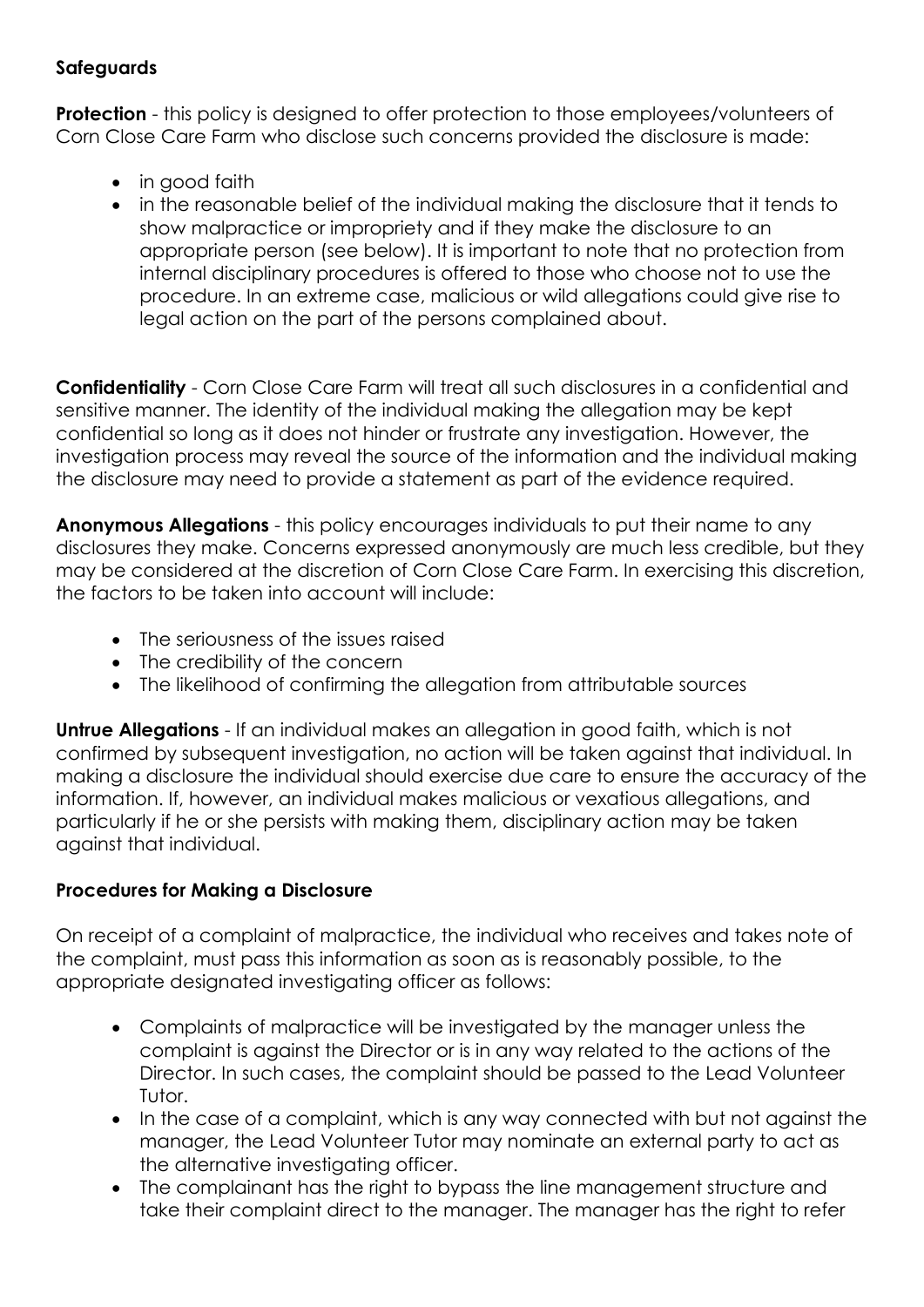the complaint to the Lead Volunteer Tutor if she feels that this person without any conflict of interest can more appropriately investigate the complaint.

Should none of the above routes be suitable or acceptable to the complainant, then every effort will be made to find a person within the organisation who can deal with the allegation appropriately.

If there is evidence of criminal activity then the investigating officer should inform the police. Corn Close Care Farm will ensure that any internal investigation does not hinder a formal police investigation.

#### **Timescales**

Due to the varied nature of these sorts of complaints, which may involve internal / external investigators and / or the police, it is not possible to lay down precise timescales for such investigations. The investigating officer should ensure that the investigations are undertaken as quickly as possible without affecting the quality and depth of those investigations.

The investigating officer, should as soon as practically possible, send a written acknowledgement of the concern to the complainant and thereafter report back to them in writing the outcome of the investigation and on the action that is proposed. If the investigation is a prolonged one, the investigating officer should keep the complainant informed, in writing, as to the progress of the investigation and as to when it is likely to be concluded.

All responses to the complainant should be in writing and sent to their home address marked "confidential".

#### **Investigating Procedure**

The investigating officer should follow these steps:

- Full details and clarifications of the complaint should be obtained.
- The investigating officer should inform the member of staff against whom the complaint is made as soon as is practically possible. The member of staff will be informed of their right to be accompanied by a trade union or work colleague at any future interview or hearing held under the provision of these procedures. At the discretion of the investigating officer and dependant on the circumstances of the complaint an alternative representative may be allowed e.g. the individual's legal representative.
- The investigating officer should consider the involvement of the Company auditors and the Police at this stage and should consult with the management if appropriate
- The allegations should be fully investigated by the investigating officer with the assistance where appropriate, of other individuals / bodies.
- A judgement concerning the complaint and validity of the complaint will be made by the investigating officer. This judgement will be detailed in a written report containing the findings of the investigations and reasons for the judgement. The report will be passed to the management if they are not the investigating officer